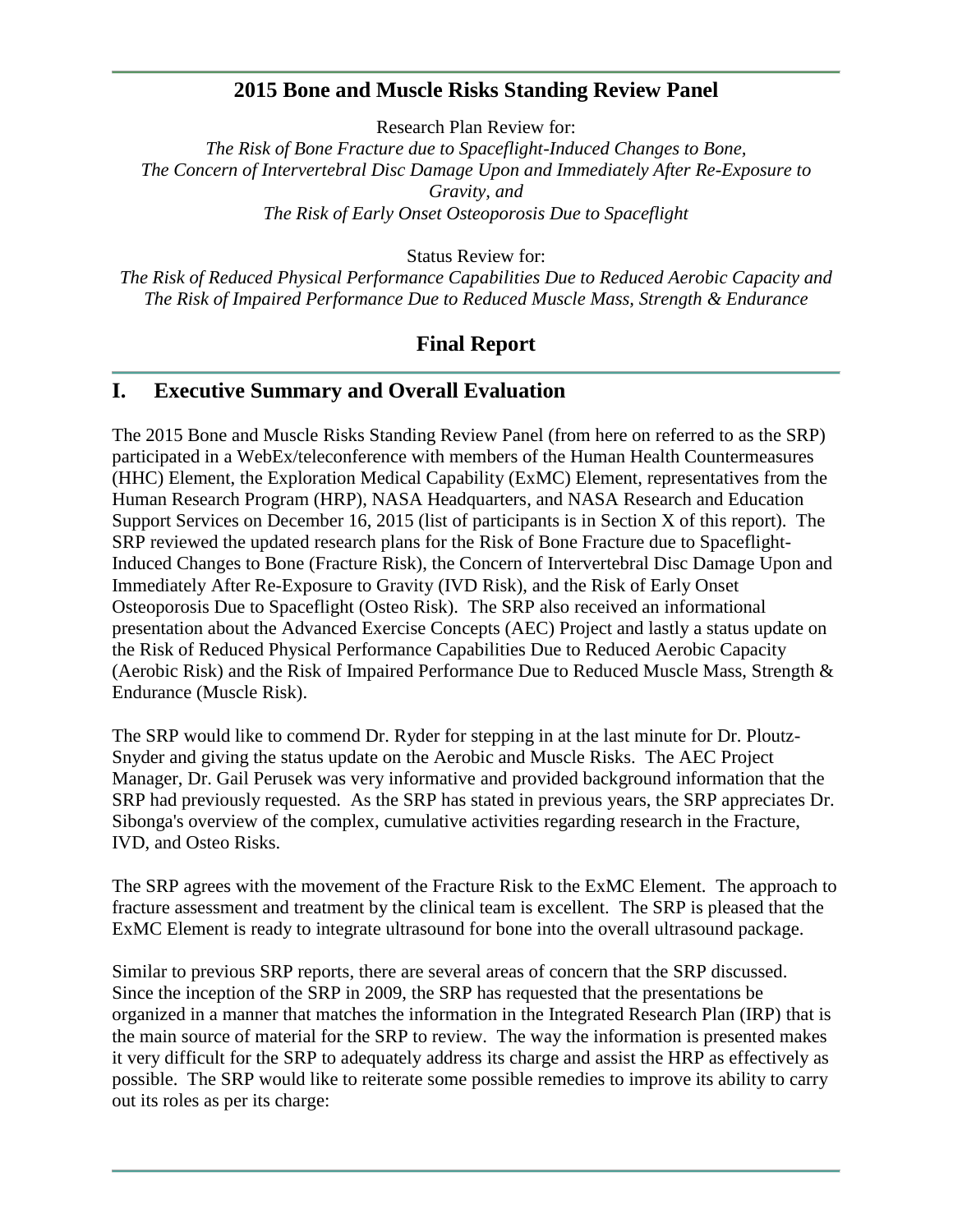- The SRP requests to see an organized summary of the high priority (vis-a-vis "likelihood" and consequence" criteria) deliverables, unfinished, and planned studies that most closely address the "essential vs. good-to-know" parts of the current Bone Research Portfolio for Fracture, IVD, and Osteo Risks.
- Data should be presented in a way that easily addresses the Gaps and Tasks being reviewed. The SRP did not see any conclusions that were drawn from the data and related to task completion that makes it very hard to assess. Some of the data were presented graphically, but conclusions and application to the Gaps were not clearly described. In many cases the SRP was left to apply the data to the Gaps rather than have the information presented to them.
- Finally, as stated in the 2014 SRP Bone and Muscle Risks final report, the SRP requests reports from all other workshops/summits, as well as reprints of important research publications supported by NASA, as they become available.

# **II. Critique of Gaps and Tasks for the Risk of Bone Fracture due to Spaceflight-Induced Changes to Bone (Fracture Risk)**

- *A. Have the proper Gaps been identified to mitigate the Risk?*
	- *a. Are all the Gaps relevant?*
	- *b. Are any Gaps missing?*
- *B. Have the gap targets for closure been stated in such a way that they are measureable and closeable? a. Is the research strategy appropriate to close the Gaps?*
- *C. Have the proper Tasks been identified to fill the Gaps?*
	- *a. Are the Tasks relevant?*
	- *b. Are there any additional research areas or approaches that should be considered?*
	- *c. If a Task is completed, please comment on whether the findings contribute to addressing or closing the Gap.*
- *D. If a Gap has been closed, does the rationale for Gap closure provide the appropriate evidence to support the closure?*

# **Gaps and Tasks:**

- Overall, the SRP thinks all of the Gaps are relevant and appropriate.
- The SRP hopes that the transfer of the Fracture Risk from HHC to ExMC does not mean that the SRP will be precluded from review of the data regarding any sustained in-flight fractures and circumstances surrounding such events, especially information that would provide powerful guidance for future research, such as the type of loading associated with the fracture, extravehicular activity (EVA), and other gaps previously identified.

#### **Fracture 1: We don't understand how the space flight environment affects bone fracture healing in-flight.**

• The SRP thinks this Gap is relevant and appropriate.

- Fracture Healing in Haversian Bone under Conditions of Simulated Microgravity PI: Christian Puttlitz, Ph.D. – Colorado State University
- Extent, Causes, and Countermeasures of Impaired Fracture Healing in Hypogravity Completed Task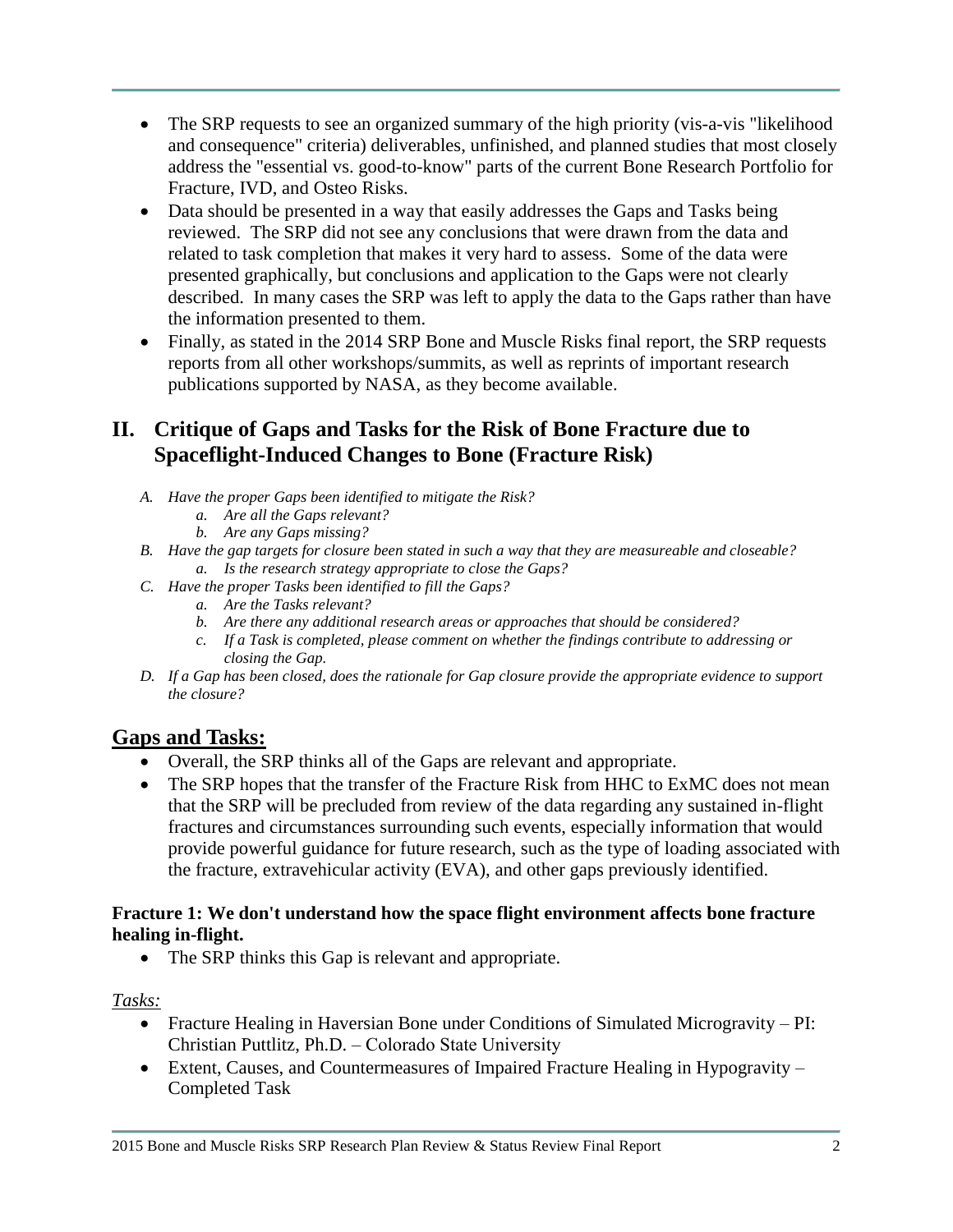- Combined Scanning Confocal Ultrasound Diagnostic and Treatment System for Bone Quality Assessment and Fracture Healing – Completed Task
- A Scanning Confocal Acoustic Diagnostic System for Non-Invasively Assessing Bone Quality – Completed Task
- Whole Joint Health: Investigating Modeled Spaceflight Changes in Mice (Postdoctoral Fellowship) – PI: Anthony Lau, Ph.D. – University of North Carolina at Chapel Hill

#### **Fracture 2: We need to characterize the loads applied to bone for standard in-mission activities.**

• The SRP thinks this Gap is relevant and appropriate.

## *Tasks:*

- Bone Turnover Model: Initial Implementation Completed Task
- Fracture Healing in Haversian Bone under Conditions of Simulated Microgravity PI: Christian Puttlitz, Ph.D. – Colorado State University
- Whole Joint Health: Investigating Modeled Spaceflight Changes in Mice (Postdoctoral Fellowship) – PI: Anthony Lau, Ph.D. – University of North Carolina at Chapel Hill

#### **Fracture 3: We need a validated method to estimate the risk of fracture by evaluating the ratio of applied loads to bone fracture loads for expected mechanically loaded activities during a mission.**

• The SRP thinks this Gap is relevant and appropriate.

- Feasibility Study: QCT Modality for Risk Surveillance of Bone Effects of In-flight Countermeasures on Sub-regions of the Hip Bone – PI: Jean Sibonga, Ph.D., NASA Johnson Space Center
- Vertebral Compression Fracture Assessment PI: Jean Sibonga, Ph.D., NASA Johnson Space Center
- Vertebral Strength Analysis IIc
- Bone Fracture Model Planned Task
- Bone Turnover Model: Initial Implementation Completed Task
- Astronaut Bone Medical Standards Derived from Finite Element [FE] Modeling of QCT Scans from Populations Studies – Completed Task
- Digital Astronaut: Bone Remodeling Model PI: James Pennline, Ph.D., NASA Glenn Research Center
- Vertebral strength and fracture risk following long duration spaceflight PI: Mary Bouxsein, Ph.D., Harvard Medical School
- Flight Validation of an Integrated Nutritional, Pharmaceutical and Exercise CM Planned Task
- Astronaut Bone Medical Standards Derived from Finite Element (FE) Modeling of QCT Scans from Population Studies and Astronauts (Phase II) – PI: Jean Sibonga, Ph.D., NASA Johnson Space Center
- Data Mining for Bone Research and Clinical Advisory Panel (RCAP) 5 Planned Task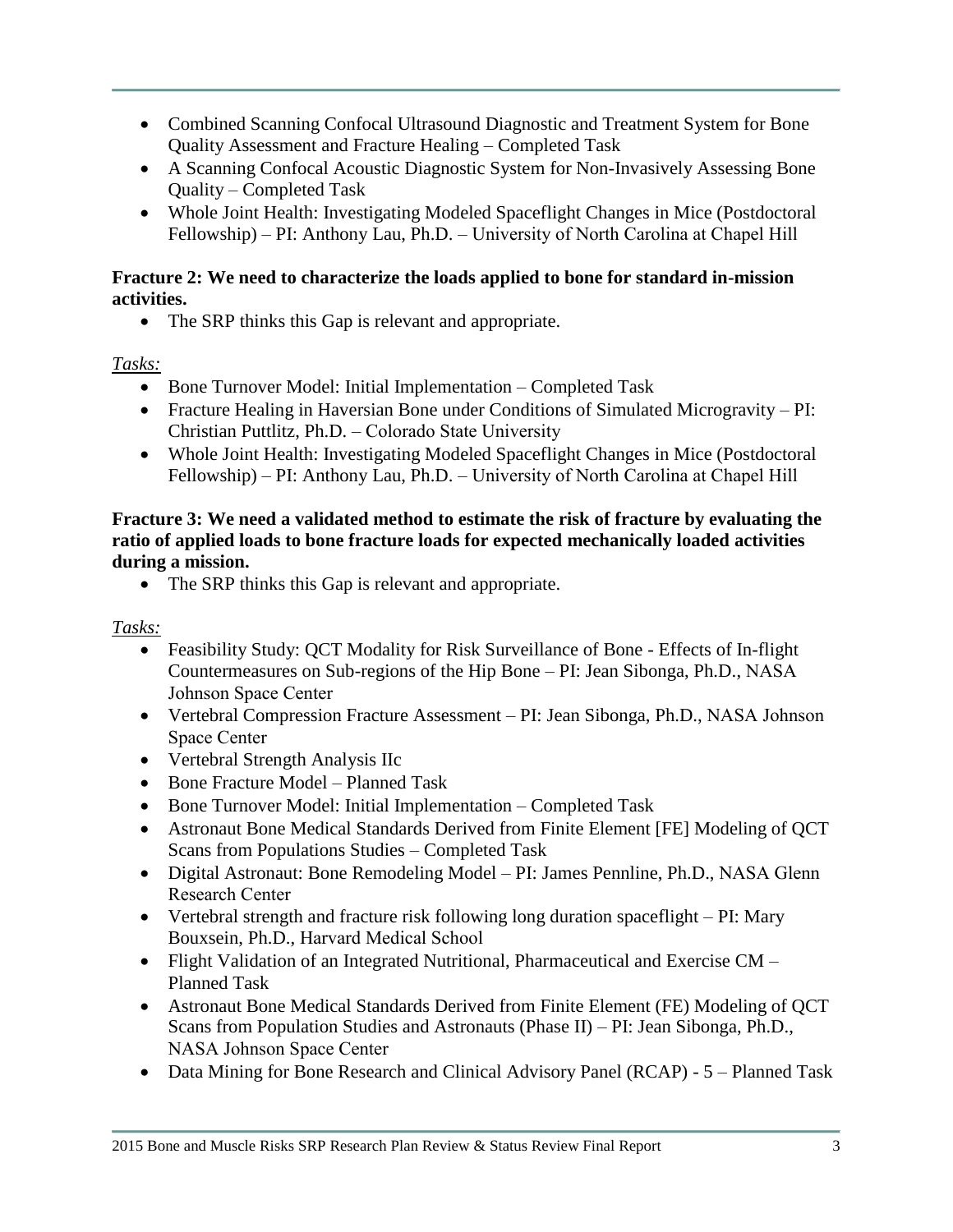#### **ExMC 4.06: We do not have the capability to stabilize bone fractures and accelerate fracture healing during exploration missions.**

• The SRP thinks this Gap is relevant and appropriate.

#### *Task:*

- Combined Scanning Confocal Ultrasound Diagnostic and Treatment System for Bone Quality Assessment and Fracture Healing – Completed Task
- Technology Watch PI: Michael Krihak, Ph.D. NASA Ames Research Center
- Development of capability to treat bone fractures Planned Task
- Portable Quantitative Ultrasound with DXA/QCT and FEA Integration for Human Longitudinal Critical Bone Quality Assessment – PI: Yi-Xian Qin, Ph.D., SUNY- The State University of New York
- Ultrasound Fracture Diagnosis in Space Completed Task

# **III. Critique of Gaps and Tasks for the Concern of Intervertebral Disc Damage upon and Immediately After Re-Exposure to Gravity (IVD Risk)**

- *A. Have the proper Gaps been identified to mitigate the Risk?*
	- *a. Are all the Gaps relevant?*
	- *b. Are any Gaps missing?*
- *B. Have the gap targets for closure been stated in such a way that they are measureable and closeable? a. Is the research strategy appropriate to close the Gaps?*
- *C. Have the proper Tasks been identified to fill the Gaps?*
	- *a. Are the Tasks relevant?*
	- *b. Are there any additional research areas or approaches that should be considered?*
	- *c. If a Task is completed, please comment on whether the findings contribute to addressing or closing the Gap.*
- *D. If a Gap has been closed, does the rationale for Gap closure provide the appropriate evidence to support the closure?*

# **Gaps and Tasks:**

- The SRP understands the status of "Concern" for IVD damage, rather than Risk, due to the lack of sufficient evidence or quantifiable likelihood, but thinks more evidence is needed.
- Although disc herniation data were thought insufficient to deem it a Risk, the SRP thinks it is at least a major "Concern" (over four times ambient incidence) and requires ongoing study.
- The data presented show a trend for increased risk  $(\sim 10\%)$  associated with spaceflight. It seems that there has not been a consistent measurement of disk degeneration or herniation. The SRP would suggest continued monitoring and better statistical analysis of the current data.
- Ongoing flight study data from the IVD Workshop held in August 2015 were presented to the SRP and raised some comments. First, continued monitoring and risk analysis are recommended. Second, the value of in-flight ultrasound to monitor IVD changes was discussed. The surprising hint of compression rather than expansion raises unease about the approach. The SPR recognizes the general utility of in-flight ultrasound.
	- o It is unclear to the SRP how ultrasound measurement of disc and vertebral height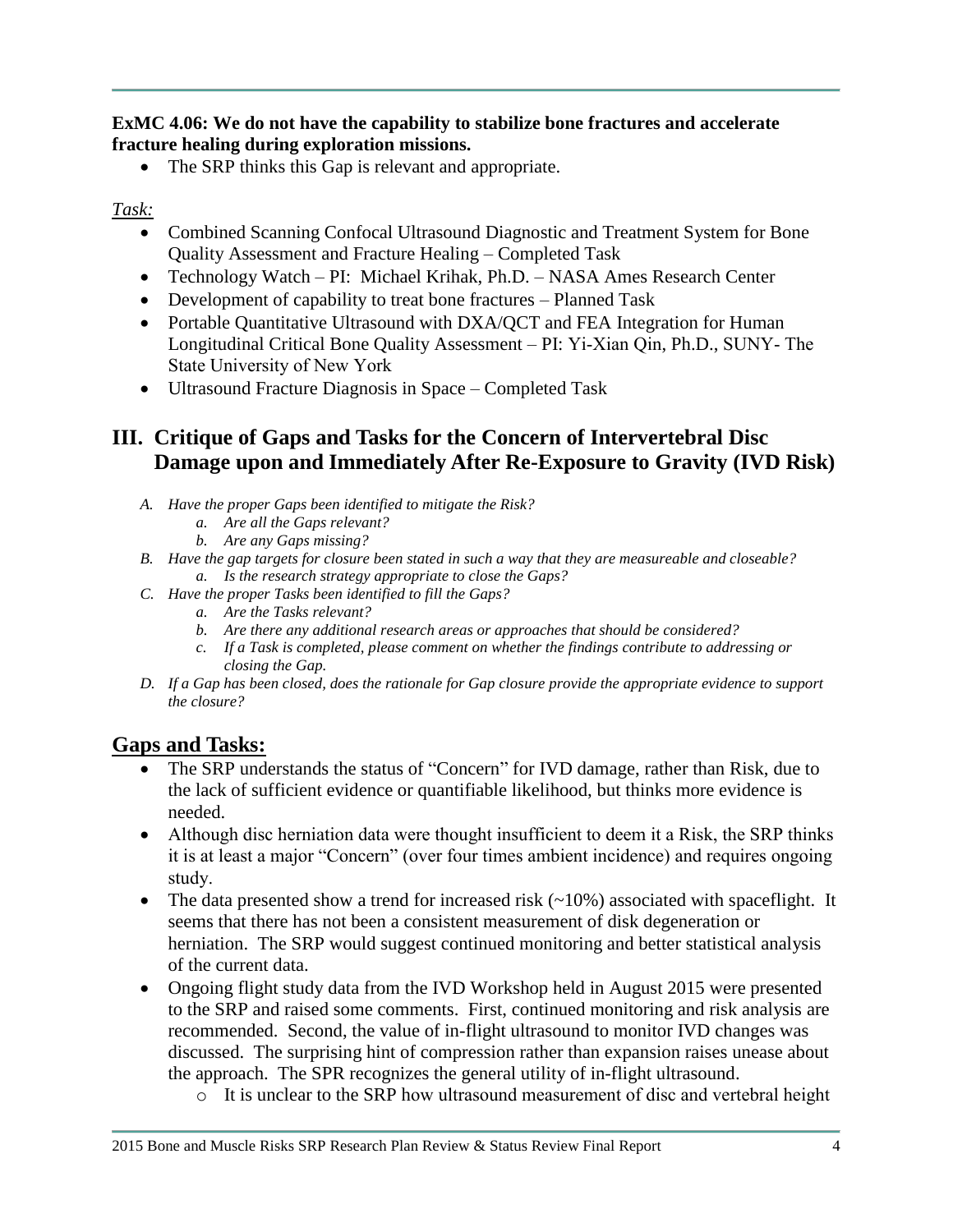are helpful/relevant? Could it be correlated with disc herniation? Can you visualize a "posterior" herniated disc with an anterior ultrasound?

- o The SRP thinks more ground-based studies of ultrasound precision, correlation between ultrasound and magnetic resonance imaging (MRI), sources of high variability, and rigorous use of power calculations are needed.
- Muscle atrophy was measured on spine MRIs on return from mission and at six months post-flight. Should longer-term data be obtained to better assess recovery? Could there be a correlation between paraspinal muscle atrophy and disc herniation?
- The SRP thinks it should be considered that all astronauts have pre-flight spine MRIs to assess existing disc problems and predisposition to symptomatic disc herniations.

#### **IVD1: Determine whether post-flight back pain and/or injury are caused by changes to the vertebral body in-flight.**

• The SRP thinks this Gap is relevant and appropriate.

*Tasks:*

- Risk of Intervertebral Disc Damage After Prolonged Spaceflight PI: Alan Hargens, Ph.D., University of California - San Diego
- Sonographic Astronaut Vertebral Examination PI: Scott Dulchavsky, M.D., Ph.D., Henry Ford Health System
- Disc Damage Countermeasure Planned Task
- Disc Herniation Risk Analysis Completed Task

## **ExMC 4.08: We do not have the capability to optimally treat musculoskeletal injuries during exploration missions.**

• The SRP thinks this Gap is relevant and appropriate.

# *Tasks:*

- Development of capability to treat musculoskeletal injuries Planned Task
- Technology Watch PI: Michael Krihak, Ph.D. NASA Ames Research Center
- Risk of Intervertebral Disc Damage After Prolonged Spaceflight PI: Alan Hargens, Ph.D., University of California - San Diego
- Sonographic Astronaut Vertebral Examination PI: Scott Dulchavsky, M.D., Ph.D., Henry Ford Health System

# **IV. Critique of Gaps and Tasks for the Risk of Early Onset Osteoporosis Due to Spaceflight (Osteo Risk)**

- *A. Have the proper Gaps been identified to mitigate the Risk?*
	- *a. Are all the Gaps relevant?*
	- *b. Are any Gaps missing?*
- *B. Have the gap targets for closure been stated in such a way that they are measureable and closeable? a. Is the research strategy appropriate to close the Gaps?*
- *C. Have the proper Tasks been identified to fill the Gaps?*
	- *a. Are the Tasks relevant?*
	- *b. Are there any additional research areas or approaches that should be considered?*
	- *c. If a Task is completed, please comment on whether the findings contribute to addressing or*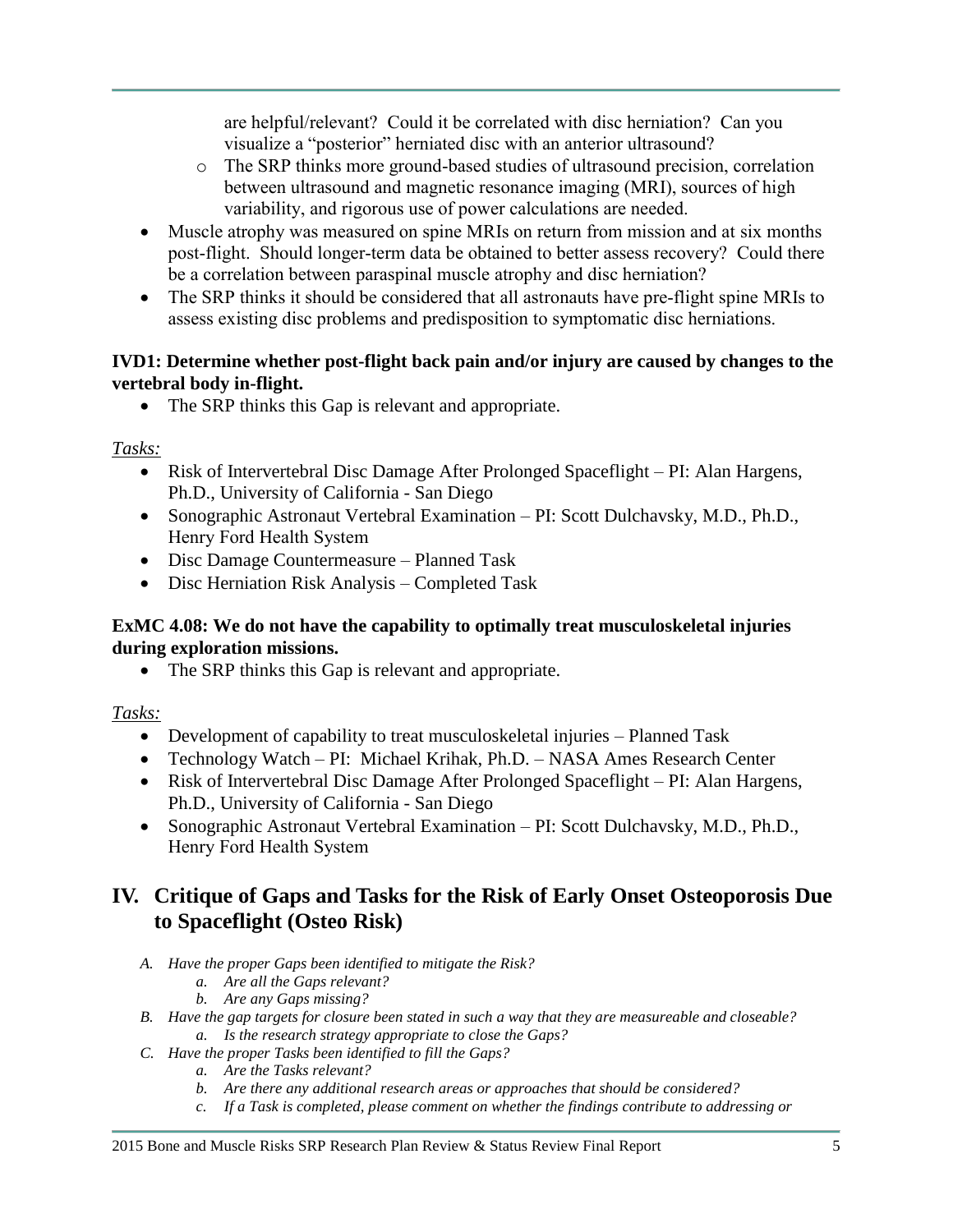#### *closing the Gap.*

*D. If a Gap has been closed, does the rationale for Gap closure provide the appropriate evidence to support the closure?*

# **Gaps and Tasks:**

- The SRP is very disappointed to not be provided with a tabulated summary of tasks accomplished since the 2014 SRP meeting that address the Osteo Gaps. Such a table would help the SRP fulfill its charge. Thus, the SRP cannot determine the extent of progress towards filling or closing any gaps.
- The Osteo Risk includes both risk during space travel and lifetime risk. This involves the risk of multiple flights, duration and recovery. There have been some disturbing data that suggest the early recovery after flight may be transient and the long-term impacts have not been assessed. There needs to be a differentiation between acute risk and lifetime risk.

#### **Osteo 1: A new acceptable bone health standard using an expanded surrogate for bone health needs to be defined for the flight environment.**

• The SRP thinks this Gap is relevant and appropriate.

#### *Tasks:*

- Developing a new bone medical standard for long-duration astronauts based on bone strength estimated by Finite Element [FE] Modeling – Completed Task
- Astronaut Bone Medical Standards Derived from Finite Element [FE] Modeling of QCT Scans from Populations Studies – Completed Task
- Feasibility Study: QCT Modality for Risk Surveillance of Bone Effects of In-flight Countermeasures on Sub-regions of the Hip Bone – PI: Jean Sibonga, Ph.D., NASA Johnson Space Center
- Astronaut Bone Medical Standards Derived from Finite Element (FE) Modeling of QCT Scans from Population Studies and Astronauts (Phase II) – PI: Jean Sibonga, Ph.D., NASA Johnson Space Center

#### **Osteo 2: What is the incidence & prevalence of early onset osteoporosis or fragility fractures due to exposure to spaceflight.**

• The SRP thinks this Gap is relevant and appropriate.

## *Tasks:*

- Vertebral Compression Fracture Assessment PI: Jean Sibonga, Ph.D., NASA Johnson Space Center
- Data Mining for Bone Research and Clinical Advisory Panel (RCAP) Completed Task
- Feasibility Study: QCT Modality for Risk Surveillance of Bone Effects of In-flight Countermeasures on Sub-regions of the Hip Bone – PI: Jean Sibonga, Ph.D., NASA Johnson Space Center

## **Osteo 3: We need a validated clinically relevant method for assessing the effect of spaceflight on osteoporosis or fracture risk in long-duration astronauts.**

• The SRP thinks this Gap is relevant and appropriate.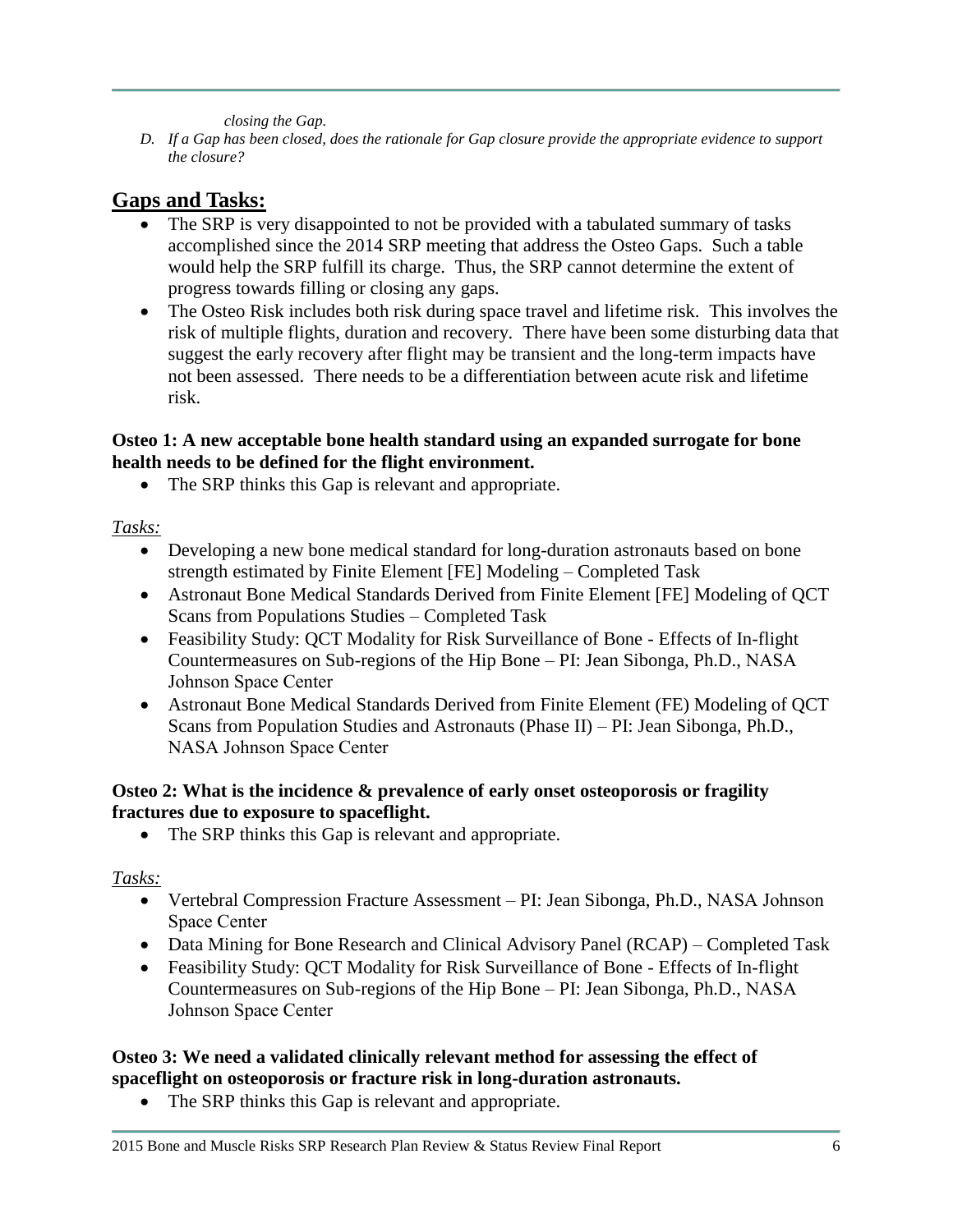# *Tasks:*

- Feasibility Study: QCT Modality for Risk Surveillance of Bone Effects of In-flight Countermeasures on Sub-regions of the Hip Bone – PI: Jean Sibonga, Ph.D., NASA Johnson Space Center
- Vertebral Compression Fracture Assessment PI: Jean Sibonga, Ph.D., NASA Johnson Space Center
- Vertebral Strength Analysis II Planned Task
- Data Mining for Bone Research and Clinical Advisory Panel (RCAP) Completed Task
- Vertebral strength and fracture risk following long duration spaceflight PI: Mary Bouxsein, Ph.D., Harvard Medical School

# **Osteo 4: We don't know the contribution of each risk factor on bone loss and recovery of bone strength, and which factors are the best targets for countermeasure application.**

• The SRP thinks this Gap is relevant and appropriate.

- Epidemiologic Analyses of Risk Factors for Bone Loss and Recovery Related to Long Duration Space Flight – PI: Shreyasee Amin, Ph.D., Mayo Clinic
- Data Mining for Bone Research and Clinical Advisory Panel (RCAP) Completed Task
- Data Mining for Bone Research and Clinical Advisory Panel (RCAP) II Planned Task
- Data Mining for Bone Research and Clinical Advisory Panel (RCAP) III Planned Task
- Nutritional Status Assessment: SMO-016E Completed Task
- An Integrated Musculoskeletal Countermeasure Battery for Long-Duration Lunar Missions – Completed Task
- Simulated Microgravity and Radiation-Induced Bone Degeneration: Oxidative Stressand p53-Dependent Mechanisms – Completed Task
- Space Biochemistry Profile Planned Task
- Mouse Flight Study Planned Task
- Retrospective Study of Serum Sclerostin Measurements in Bedrest Subjects Completed Task
- Bone Turnover Model: Initial Implementation Completed Task
- Contributors to Long-Term Recovery of Bone Strength following Exposure to Microgravity – Completed Task
- Recovery of Musculoskeletal Quantity and Quality upon Multiple Microgravity Exposure – Completed Task
- Space Radiation and Bone Loss: Lunar Outpost Mission Critical Scenarios and Countermeasures – Completed Task
- Maintaining Musculoskeletal Health in the Lunar Environment Completed Task
- Pilot Studies of Radiation Damage in Organ Tissues of Mice Completed Task
- Simulated space radiation and weightlessness: vascular-bone coupling mechanisms to preserve skeletal health – PI: Ruth Globus, Ph.D., NASA Ames Research Center
- Evaluation of a sclerostin antibody in mice as a novel promoter of bone formation during spaceflight – Completed Task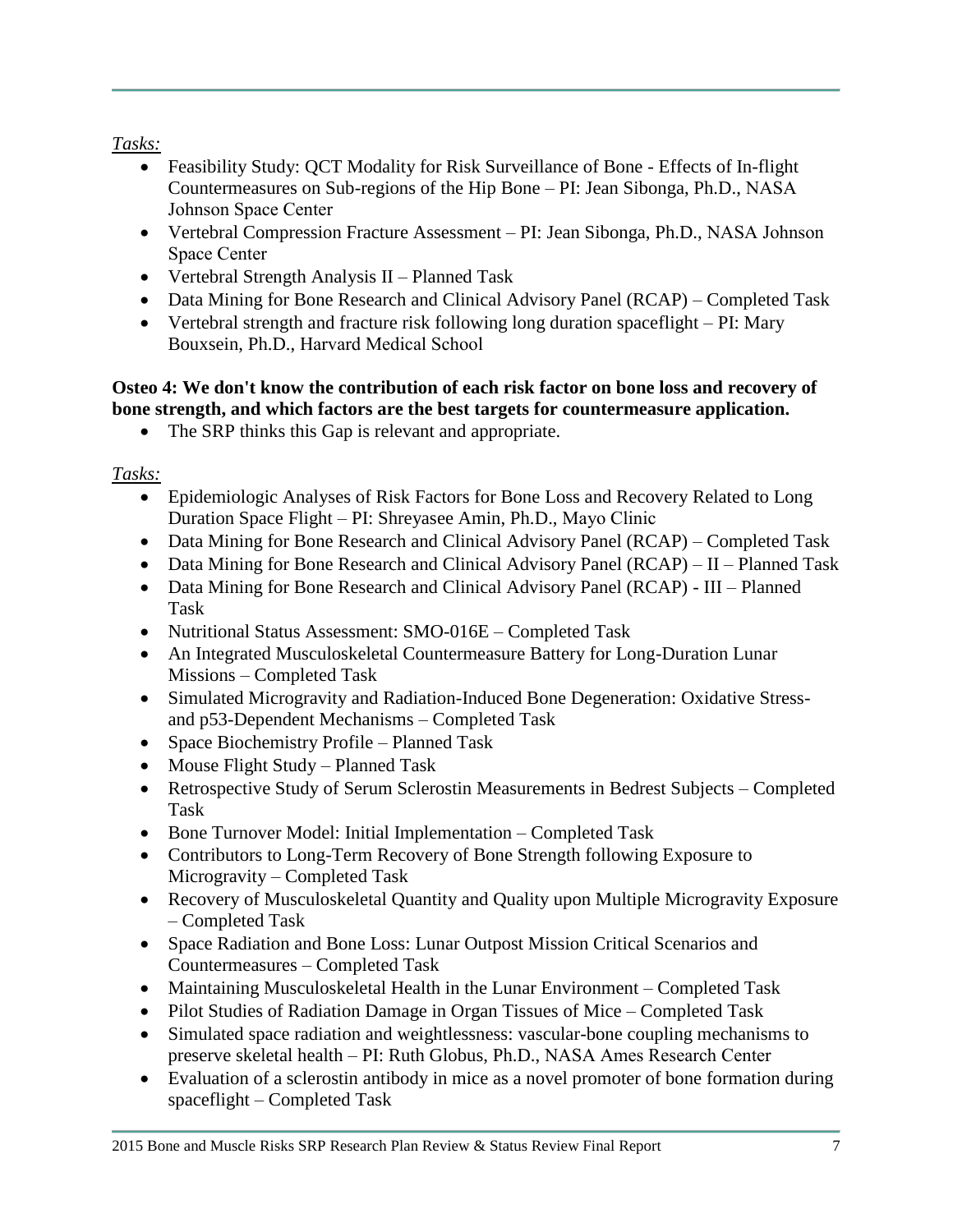- Induction of Early Stages of Osteoarthritis After Exposure to Microgravity (NSBRI Postdoctoral Fellowship) – PI: Lilliana Mellor, Ph.D., North Carolina State University
- Contribution of the Vestibular and Sympathetic Nervous Systems to Space-Induced Bone Loss (NSBRI Postdoctoral Fellowship) – Completed Task
- Increasing the Efficiency of Exercise Countermeasures for Bone Loss Completed Task
- Examination of Anti-Resorptive and Anabolic Treatments/Stimuli on Unloading Induced Osteoporosis – Completed Task
- Bone Recovery Potential After Bisphosphonate and PTH Treatment of Disuse Osteoporosis – Completed Task
- Integrated Regulation of Bone and Muscle Metabolism by Simulated Microgravity PI: Henry Donahue, Ph.D., Pennsylvania State University
- Digital Astronaut: Bone Remodeling Model PI: James Pennline, Ph.D., NASA Glenn Research Center
- Effect of Unloading on the Structure and Mechanics of Rotator Cuff Tendon-to-Bone Insertion – PI: Alix Deymier-Black, Ph.D., Washington University School of Medicine
- Assessment of Structural and Functional Knee Joint Degradation During Modeled Spaceflight – PI: Jeffrey Willey, Ph.D., Clemson University
- Sclerostin's role in regulating bone formation during long-term simulated microgravity and subsequent recovery – PI: Susan Bloomfield, Ph.D., Texas A&M University
- Skeletal Responses to Long-Duration Simulated Microgravity in Male and Female Rats PI: Ruth Globus, Ph.D., NASA Ames Research Center
- Spinal Structure and Function after 90 Days Long-Duration Simulated Space Flight and Recovery – PI: Alan Hargens, Ph.D., University of California - San Diego
- Bone Fracture Model Planned Task

## **Osteo 5: We need an inflight capability to monitor bone turnover and bone mass changes during spaceflight.**

- The SRP thinks this Gap is relevant and appropriate.
- There is interest in the potential of using stable calcium isotopes to monitor bone turnover. The project funded at Arizona State University (PI: Ariel Anbar, Ph.D.) ended in November 2015. The SRP thinks more terrestrial data and method validation are needed before its potential application can be evaluated.

- Nutritional Status Assessment: SMO-016E Completed Task
- Flexible Ultrasound Correlation to Bone Measures Planned Task
- Validation of Bone Microarchitecture Technology Animal Study Planned Task
- Validation of Bone Microarchitecture Technology Ground Study Planned Task
- Rapid measurements of bone loss using tracer-less calcium isotope analysis of blood and urine – Completed Task
- Reusable Handheld Electrolytes and Lab Technology for Humans Completed Task
- A Scanning Confocal Acoustic Diagnostic System for Non-Invasively Assessing Bone Quality – Completed Task
- Combined Scanning Confocal Ultrasound Diagnostic and Treatment System for Bone Quality Assessment and Fracture Healing – Completed Task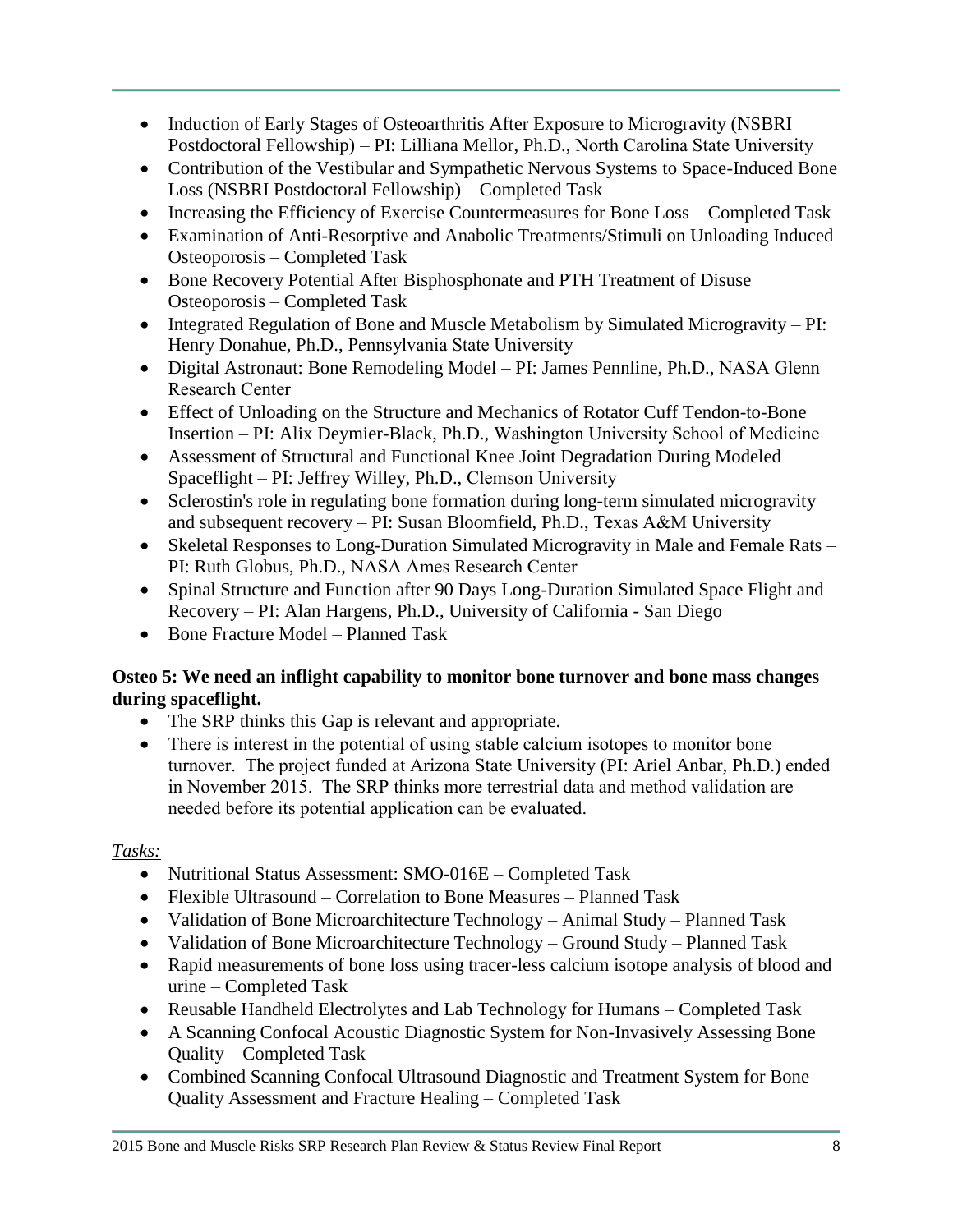- Space Biochemistry Profile Planned Task
- In-flight Calcium Technology Planned Task
- Data Mining for Bone Research and Clinical Advisory Panel Completed Task (RCAP) – Completed Task
- Data Mining for Bone Research and Clinical Advisory Panel (RCAP) II Planned Task
- Stable Calcium Isotopes in Urine as a Biomarker of Bone Mineral Balance in Spaceflight – PI: Ariel Anbar, Ph.D., Arizona State University
- Monitoring of Bone Loss Biomarkers in Human Sweat: A Non-Invasive, Time Efficient Means of Monitoring Bone Resorption Markers under Micro and Partial Gravity Loading Conditions – Completed Task
- Lab Analysis Point-of-Care Device Evaluation and Downselect PI: TBD
- Effects of Angiotensin Converting Enzyme Inhibitors on Bone Turnover PI: Nahid Rianon, M.D., University of Texas Houston Health Science Center
- Integrated Resistance and Aerobic Training Study PI: Lori Ploutz-Snyder, Ph.D., NASA Johnson Space Center
- Integrated Resistance and Aerobic Exercise Training with Small Compact Exercise Equipment – PI: Lori Ploutz-Snyder, Ph.D., NASA Johnson Space Center

#### **Osteo 6: How do skeletal changes due to spaceflight modify the terrestrial risk of osteoporotic fractures?**

• The SRP thinks this Gap is relevant and appropriate.

## *Tasks:*

- Vertebral Compression Fracture Assessment PI: Jean Sibonga, Ph.D., NASA Johnson Space Center
- Combined Scanning Confocal Ultrasound Diagnostic and Treatment System for Bone Quality Assessment and Fracture Healing – Completed Task
- Data Mining for Bone Research and Clinical Advisory Panel (RCAP) 5 Planned Task

## **Osteo 7: We need to identify options for mitigating early onset osteoporosis before, during and after spaceflight.**

• The SRP thinks this Gap is relevant and appropriate.

- Nutritional Status Assessment: SMO-016E Completed Task
- Effects of Angiotensin Converting Enzyme Inhibitors on Bone Turnover PI: Nahid Rianon, M.D., University of Texas Houston Health Science Center
- Flight Validation of an Integrated Nutritional, Pharmaceutical and Exercise CM Planned Task
- Monitoring Bone Health by Daily Load Stimulus Measurement during Lunar Missions Completed Task
- Pharmaceutical Countermeasure Effects on Tissue-level Quality of Immobilized Bone Completed Task
- A Low Intensity Mechanical Countermeasure to Prohibit Osteoporosis in Astronauts During Long-Term Spaceflight – Completed Task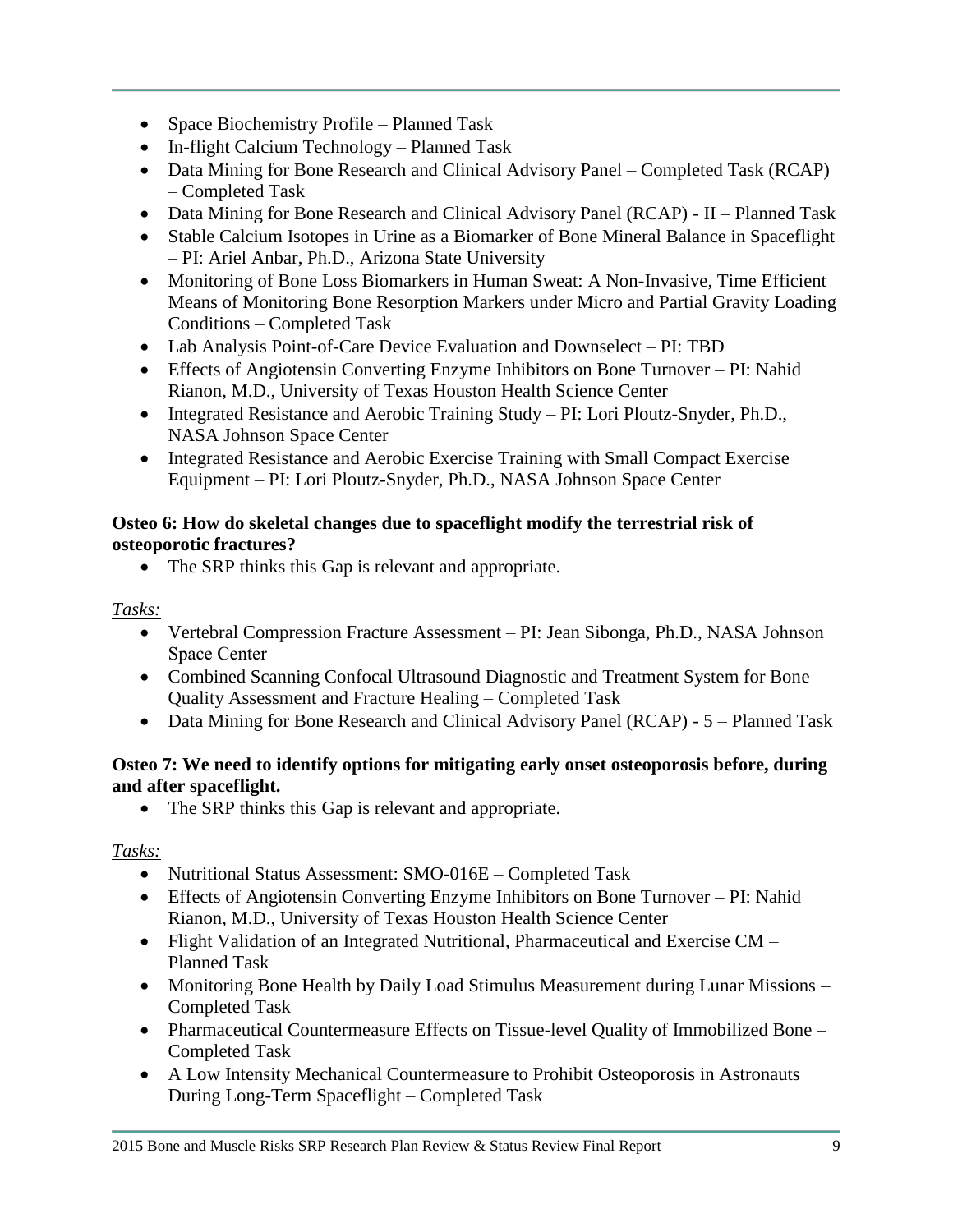- Retention of Skeletal, Musculature, and Postural Status with a Non-invasive, Extremely Low-level Mechanical Signal: A Ground-based Evaluation of Efficacy – Completed Task
- Can Benefits from a Single Administration of Bisphosphonates Extend to a Second Later Exposure to Microgravity? – Completed Task
- Bisphosphonates as a Countermeasure to Space Flight Induced Bone Loss: SMO-021– PI: Adrian LeBlanc, Ph.D., USRA
- Integrated Resistance and Aerobic Training Study PI: Lori Ploutz-Snyder, Ph.D., NASA Johnson Space Center
- Integrated Resistance and Aerobic Exercise Training with Small Compact Exercise Equipment – PI: Lori Ploutz-Snyder, Ph.D., NASA Johnson Space Center
- Data Mining for Bone RCAP IV Planned Task
- Data Mining for Bone Research and Clinical Advisory Panel (RCAP) 5 Planned Task

# **V. Discussion on the strengths and weaknesses of the IRP and identify remedies for the weaknesses, including answering these questions:**

A. Are the Risks addressed in a comprehensive manner?

- The SRP thinks the Risks are addressed in a comprehensive manner.
- B. Are there areas of integration across HRP disciplines that are not addressed that would better address the Fracture, IVD, and Osteo Risks?
	- The Fracture Risk team should stay abreast of the research done by the Risk of Injury from Dynamic Loads (OP Risk) team. It is important to remain informed of the extreme loads expected during spaceflight. These loads should consider EVA, landing and other predictable loads that exceed daily spaceflight activity. This will be important for assessing the muscle/bone loads for training programs and for fitness for duty requirements. Load expectations have been a gap for multiple reasons and the SRP needs to understand the range of loads to maintain an integrated approach to health.

# **VI. Evaluation of the progress on the Fracture, IVD, and Osteo Risks Research Plans since the 2014 SRP meeting**

- The SRP considers the teleconference format to be a suboptimal way to perform its annual duties as outlined in its charge. The study design, data, analysis and any conclusions were all presented so fast that there was no time for the SRP to interpret the data relative to the Gaps. In the future, the SRP would like the key data presented and secondary data summarized in tables. **There needs to be a simple presentation of the association between Gaps and task results so that there can be a discussion of what is needed, if anything, to close Gaps or parts of Gaps.**
- The SRP has no way to determine the fate of the research suggestions made after its 2013 or 2014 SRP Bone and Muscle Risks final reports. Those suggestions highlighted research approaches the SRP recommends as highest priority. They included the following:
	- o The SRP acknowledges the problem of longer duration missions and the unknown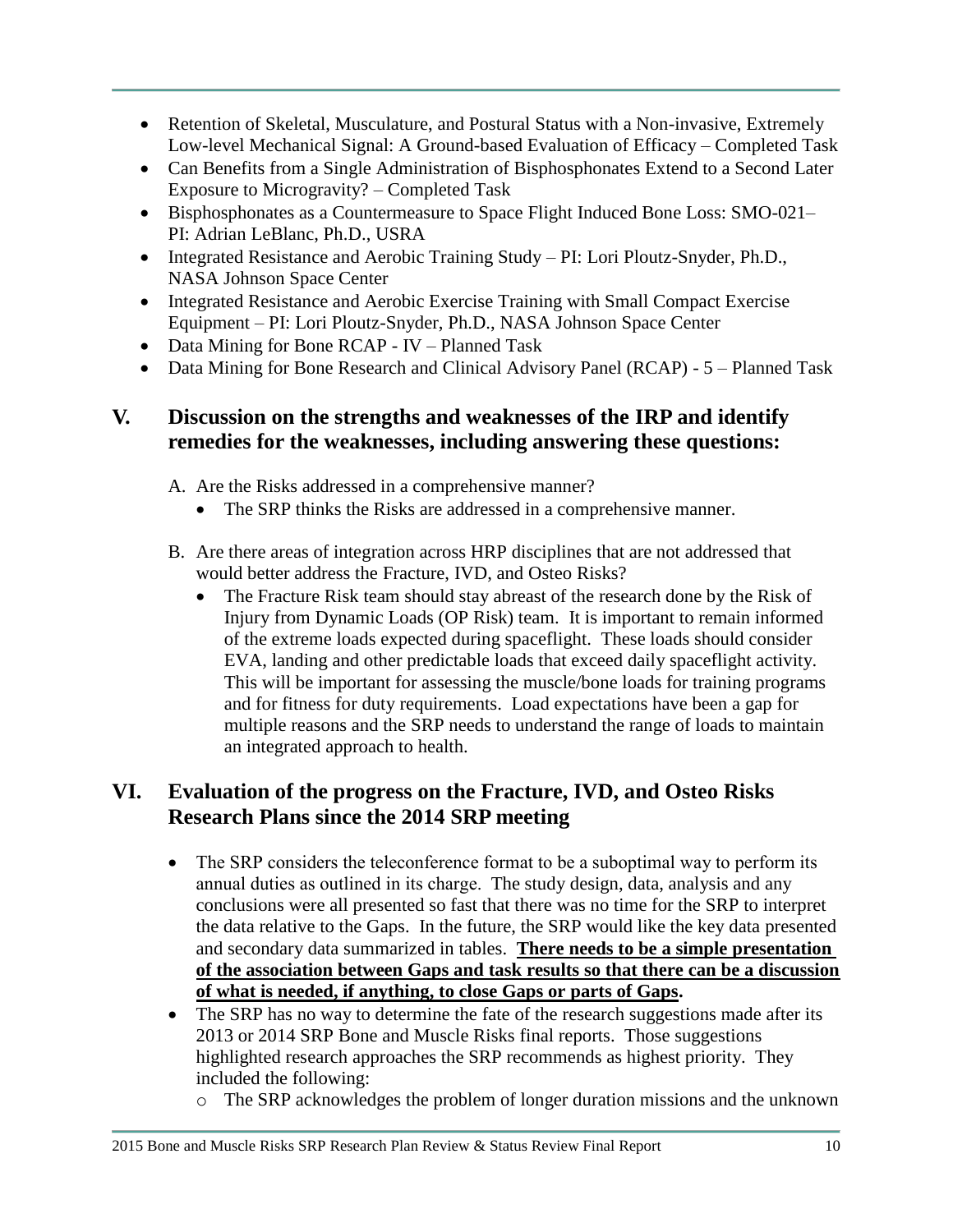course of bone loss. It is not known whether bone loss would plateau or accelerate or stay constant. Comprehensive data from 12-month missions will add to this knowledge base, even with a small numbers of subjects.

- o The SRP supports monitoring astronauts and age-matched controls by qCT and looks forward to evidence testing whether or not qCT provides better assessment of fracture risk than does DXA with FRAX or similar tools.
- o The SRP supports tasks addressing the efficacy of Reclast infusion to mitigate the rate of bone loss.
- o The SRP supports the need for biomarkers of bone loss, stress, inflammation, etc., that should be tested during spaceflight, for example, with saliva and emerging point-of-care technologies.

# **VII. Additional Comments regarding the Risk of Reduced Physical Performance Capabilities Due to Reduced Aerobic Capacity (Aerobic Risk) and the Risk of Impaired Performance Due to Reduced Muscle Mass, Strength & Endurance (Muscle Risk) Status Reviews**

The SRP received two rather brief presentations regarding the Aerobic and Muscle Risks on results from previous studies and the modification of plans for future long-duration missions. New data were reported on the atrophy of cervical and lumbar paraspinal muscles with discussion focusing on the integration of bone and muscle response affecting the function of the spine. Change in vertebral body loads as a function of muscle atrophy was discussed and the SRP agrees that these experiments could support further experimental hypotheses integrating bone and muscle function in the spine. Results such as these appear to address major concerns related to bone and muscle loss, potential exercise interventions to attenuate these losses and capitalizing on the integrative nature of bone and muscle physiology in an integrated system response to prolonged exposure to microgravity.

A second observation focused on the current lack of information from the Advanced Resistive Exercise Device (ARED), something the SRP discussed last year, and the development of smaller loading systems requisite to the success of future missions where smaller payloads are required. The researchers at JSC are making some progress in developing smaller exercise devices in an environment where consistent reliable information on task specific loading is minimal. Development of exercise protocols and interventions is important as NASA moves forward to address emerging gaps in knowledge and appropriate tasks to resolve these issues that will require the combined expertise of JSC and the SRPs. The SRP encourages the JSC researchers to continue their interaction/integration between research teams and to increase the frequency of updates on progress in these projects to the SRP.

## **Comments specific to the Aerobic Risk Status Review:**

 While current countermeasure hardware has markedly improved, vehicle constraints for future exploration are not able to accommodate the size and mass of the International Space Station (ISS) devices. This presents a major challenge to future device development related to maintaining crew health and safety. Prototype exercise devices are validated in ground-based studies and space analogs, but then handed off to other programs for flight development. The SRP considered this to be a major challenge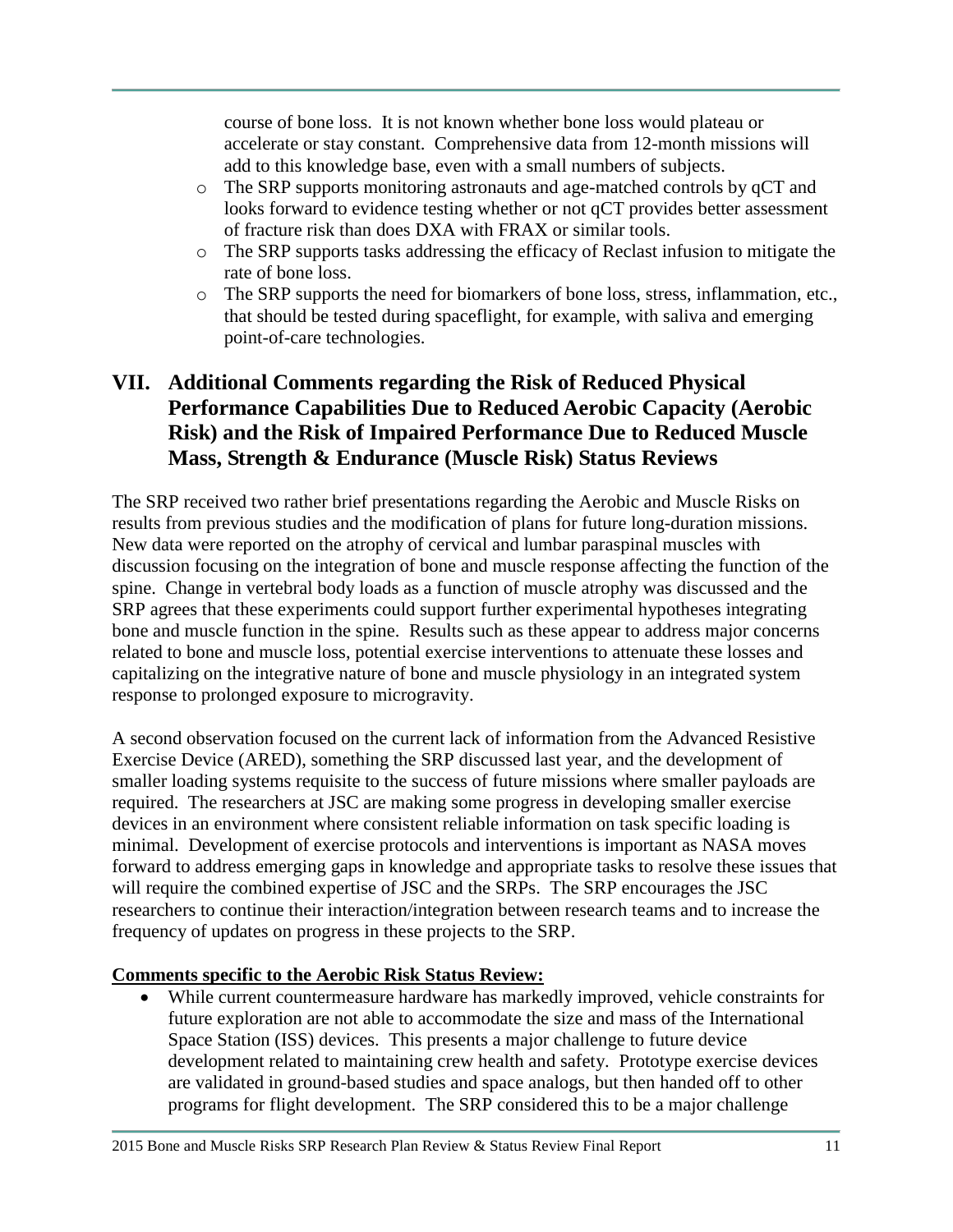dictating the need for modified tasks to address new gaps in knowledge related to inflight exercise programs.

- The SRP felt the Multi-Purpose Crew Vehicle Program (MPCVP) must be continued to develop the miniature aerobic/resistance technology that are planned to be part of the Mars transit capsule (supported in slides 7 and 9 of Dr. Perusek's presentation).
- An additional suggestion is to engage University-based engineering programs through an open invitation to compete and stimulate ideas/designs above what has been proposed thus far by NASA. As such, the engineering and scientific community would be stimulated to help NASA with this challenge.
- Information was presented primarily on AECs and MPCV devoted to the ongoing maturation of device technology such as the technology needed for Mars transit. Again, a preliminary acknowledgement of an emerging challenge.
- A rationale for the MPCV exercise protocols was presented with a focus on "Unknowns" and "Knowns" that was followed by a list of recommendations for future flights. The SRP agrees with the four recommendations proposed by Dr. Perusek.
- The SRP further proposes additional data mining regarding details of the exercise schedules followed on the ISS and MIR. The SRP suggests that in-flight exercise should be mandatory and not an "option." This should be clearly stated during the astronaut recruitment phase.
- There was brief mention made regarding current MPCV requirements for exercise. The purpose of a new MPCV Exercise device is to maintain sufficient fitness levels that are adequate to perform such tasks as emergency egress for missions that last up to 21 days.

## **Comments specific to the Muscle Risk Status Review:**

- New preliminary data on IVD research showed atrophy in both cervical (17%) and lumbar (14%) paraspinal muscles. At  $R+45$  days however, there was a 67% functional cross sectional area (CSA) recovery in the lumbar paraspinal muscles and a 21% functional CSA recovery in cervical extensor muscles. SRP concerns focused on several issues: variability of the data across participants and regions of the spine that might be related to sex differences, pre-flight fitness levels and workload profiles across participants. The SRP recommends these measurements continue with a focus on functional significance and implications (e.g., asymmetric loading of vertebral bodies) that might contribute to spine straightening and back pain reported by the astronauts. The SRP also suggests the experiments focus on observed differences between the anatomic and functional implications of the changes observed in cervical and lumbar paraspinal muscles in response to prolonged exposure to microgravity. Do the two regions generally experience similar atrophy in paraspinal muscles and are the changes in spine alignment and function possibly related to the amount of atrophy across regions?
- As these data include results of a microgravity intervention for both muscle and bone and the loading relationships between these two systems/tissues, the SRP strongly encourages continued work on this issue. Further to this, the SRP restates the significance of resistance training greater than 80% of one-repetition-maximum (1 RM) and that it be continued as part of any intervention (probably in the development of pre-flight fitness levels); it provides the needed intensity for top down physiological readiness for physiological function.
- As in-flight training programs are developed utilizing miniature resistance and aerobic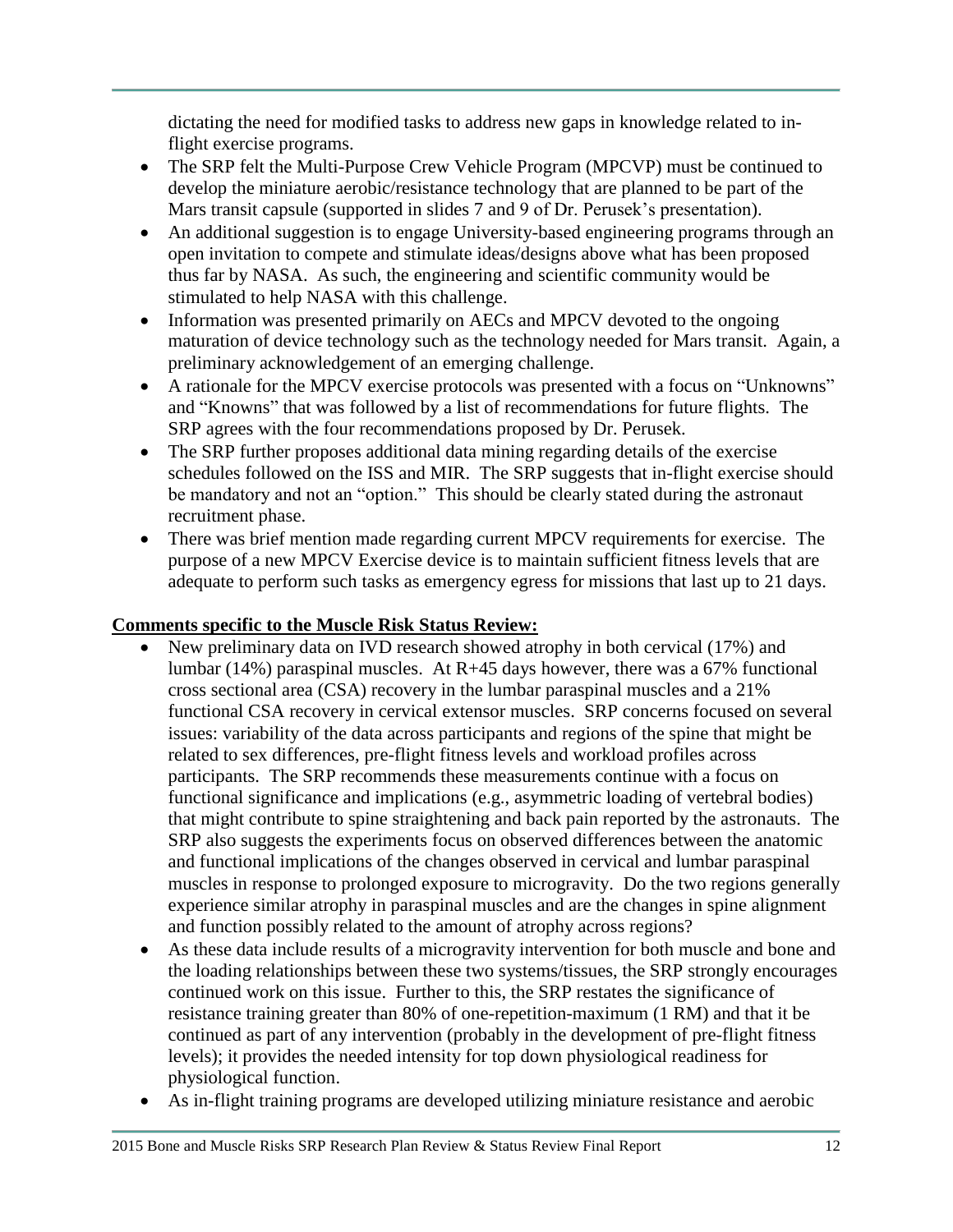training devices, greater emphasis is placed on pre-flight training. This was not discussed in the brief report presented by Dr. Ryder. The SRP suggests greater focus on this period of training. Also, muscle activity in an appropriate exercise intervention dictates bone effects. These two systems directly interact mechanically and physiologically. As one changes during prolonged exposure to microgravity the other system is affected as well. These two systems are not independent of one another. The SRP strongly suggests that fundamental consideration of both systems continues as new in-flight interventions are designed capitalizing on already developed pre-flight levels of fitness.

- The SRP appreciates the response they received to their questions (sent December 21, 2015) from Dr. Ploutz-Snyder on January 8, 2015. The majority of the questions included comments on the limited data obtained from this ongoing study that precludes the development of any significant conclusions at this time. Dr. Ploutz-Snyder stated her support for a continued dialogue directing these experiments to respond to the questions posed by the SRP.
- In direct response to the question raised on slide 8 of Jeff Ryder's presentation, the SRP recommends that a muscle specific research gap related to the cervical, thoracic and lumbar spine musculature and vertebrae be added with subsequent development of appropriate countermeasures for in-flight mitigation of muscle atrophy and bone loss.
- The increase in fatigability of the back muscles, as measured with the Biering Sorensen Test, averaged 28%. However, the SRP appreciates that these data comprise limited numbers of subjects with large variability between individuals.
- A summary of exercise flight studies including ARED Kinematics (ARED Kinematics, PI: G. Ferrigno) and Sprint (Integrated Resistance and Aerobic Training Study, PI: Ploutz-Snyder) and in-flight evaluation of loads using the XSENS Force Shoes (In-flight Demonstration of Portable Load Monitoring Devices-Phase I: XSENS ForceShoe™, PI: A. Hanson) were presented. The XSENS can now measure (calculate?) ARED loads, provide a system to continuously monitor load, and provide data on exercise "form" and human system response. These studies are considered valuable and will provide information regarding human system loading during a variety of tasks that is needed to inform the development of future interventions/protocols to maintain crew health and addressing the two major risks originally posed to the SRP. As only one pair of shoes seems to be operable the SRP recommends additional XSENS force shoes be made available to the crew.
- Information on other ARED load-monitoring options; bed rest studies; the effectiveness of SPRINT in mitigating loss of bone, muscle and aerobic capacity; recently completed tasks regarding pre-flight exercise tests and prediction of performance during EVAs; a follow-up study to the previously National Space Biomedical Research Institute (NSBRI) funded study on the flywheel exercise device related to the design of a single small multifunction device to replace the CFT70 exercise suite and a list of current solicitations from NASA and the NSBRI were briefly presented.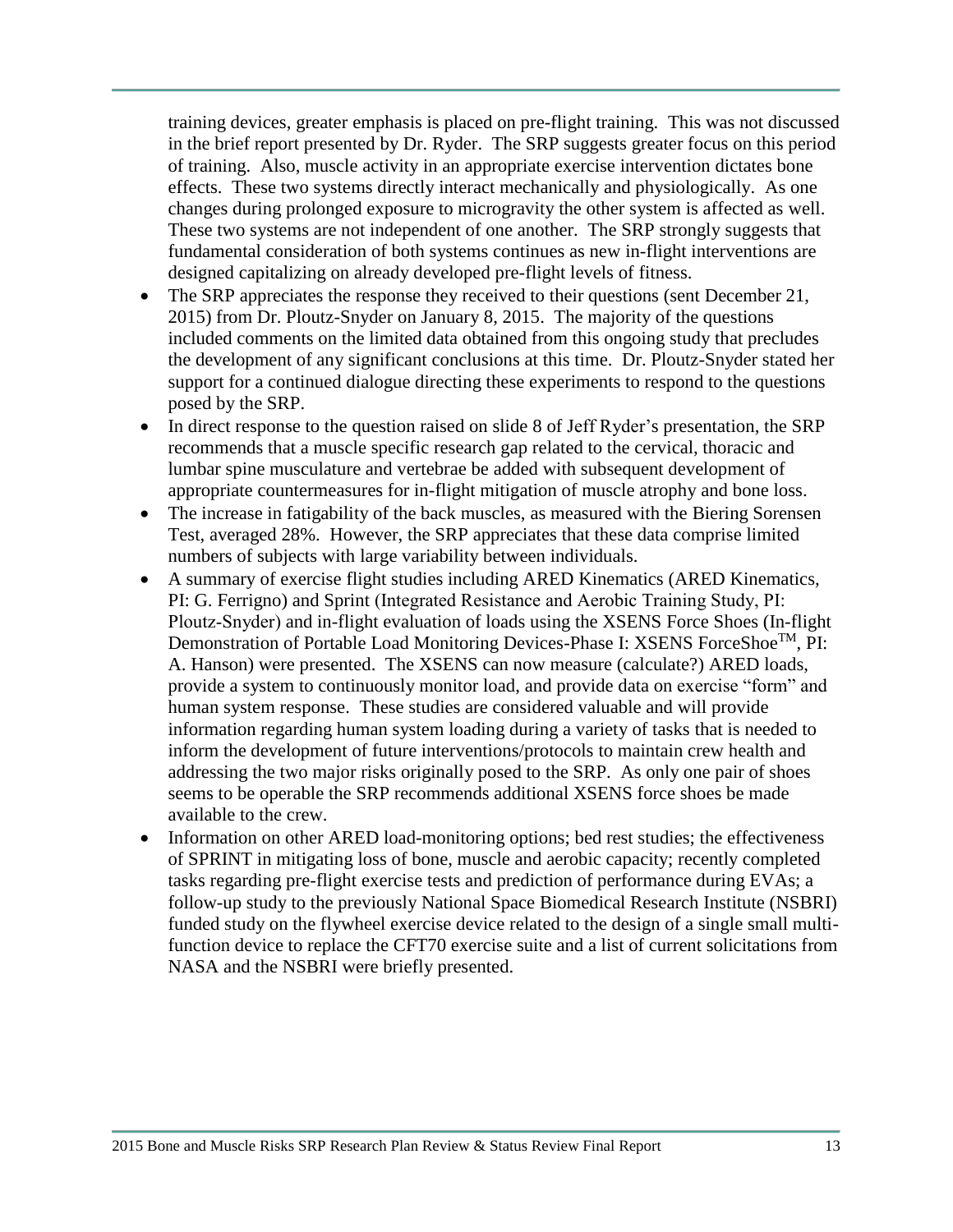# **VIII. 2015 Bone and Muscle Risks SRP Research Plan Review: Statement of Task for the Risk of Bone Fracture due to Spaceflight-Induced Changes to Bone, the Concern of Intervertebral Disc Damage Upon and Immediately After Re-Exposure to Gravity, and the Risk of Early Onset Osteoporosis Due to Spaceflight**

The 2015 Bone and Muscle Risks Standing Review Panel (SRP) are chartered by the Human Research Program (HRP) Chief Scientist. The purpose of the SRP is to review the Risk of Bone Fracture due to Spaceflight-induced Changes to Bone, the Concern of Intervertebral Disc Damage upon and immediately after re-exposure to Gravity, and the Risk of Early Onset Osteoporosis Due To Spaceflight sections of the current version of the HRP's Integrated Research Plan (IRP) which is located on the Human Research Roadmap (HRR) website [\(http://humanresearchroadmap.nasa.gov/\)](http://humanresearchroadmap.nasa.gov/). Your report, addressing each of the questions in the charge below and any addendum questions, will be provided to the HRP Chief Scientist and will also be made available on the HRR website.

#### **The 2015 Bone and Muscle Risks SRP is charged (to the fullest extent practicable) to:**

- 1. Based on the information provided in the current version of the HRP's IRP, evaluate the ability of the IRP to satisfactorily make progress in mitigating the Risk by answering the following questions:
	- A. Have the proper Gaps been identified to mitigate the Risk?
	- i) Are all the Gaps relevant?
	- ii) Are any Gaps missing?
	- B. Have the gap targets for closure been stated in such a way that they are measureable and closeable?
	- i) Is the research strategy appropriate to close the Gaps?
	- C. Have the proper Tasks been identified to fill the Gaps?
	- i) Are the Tasks relevant?
	- ii) Are there any additional research areas or approaches that should be considered?
	- iii) If a Task is completed, please comment on whether the findings contribute to addressing or closing the Gap.
	- D. If a Gap has been closed, does the rationale for Gap closure provide the appropriate evidence to support the closure?
- 2. Identify the strengths and weaknesses of the IRP, *and* identify remedies for the weaknesses, including, but not limited to, answering these questions:
	- A. Is the Risk addressed in a comprehensive manner?
	- B. Are there areas of integration across HRP disciplines that are not addressed that would better address the Risk?
	- C. Other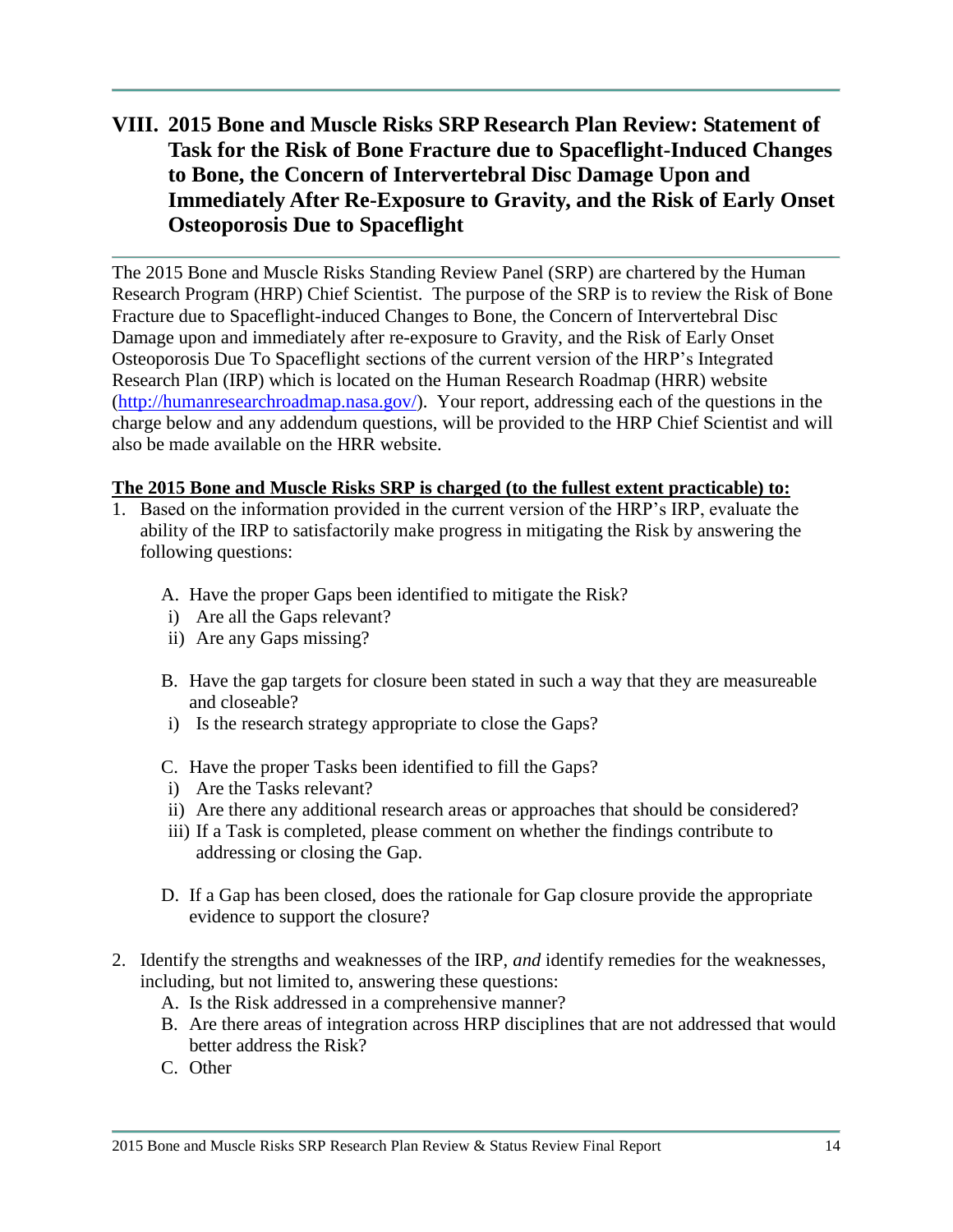- 3. Based on the updates provided by the Element, please evaluate the progress in the research plan since the last SRP meeting.
- 4. Please comment on any important issues that are not covered in #1, #2, or #3 above, that the SRP would like to bring to the attention of the HRP Chief Scientist and/or the Element.

#### **Additional Information Regarding This Review:**

- 1. Expect to receive review materials at least four weeks prior to the WebEx conference call.
- 2. Participate in a WebEx conference call on December 16, 2015 at 12:30 pm ET.
	- A. Discuss the 2015 Bone and Muscle Risks SRP Statement of Task and address questions about the SRP process.
	- B. Receive presentations from the HRP Chief Scientist (or his designee), the Human Health Countermeasures (HHC) Element, and participate in a question and answer session, and briefing.
- 3. Prepare a draft final report (approximately one month after the WebEx conference call) that contains a detailed evaluation of the current IRP specifically addressing items #1, #2, and #3 of the SRP charge. The draft final report will be sent to the HRP Chief Scientist and he will forward it to the appropriate Element for their review. The HHC Element and the HRP Chief Scientist will review the draft final report and identify any misunderstandings or errors of fact and then provide official feedback to the SRP within two weeks of receipt of the draft report. If any misunderstandings or errors of fact are identified, the SRP will be requested to address them and finalize the 2015 SRP Final Report as quickly as possible. The 2015 SRP Final Report will be submitted to the HRP Chief Scientist and copies will be provided to the HHC Element and Exploration Medical Capability (ExMC) Element which sponsors the bone risks and also made available to the other HRP Elements. The 2015 SRP Final Report will be made available on the HRR website [\(http://humanresearchroadmap.nasa.gov/\)](http://humanresearchroadmap.nasa.gov/).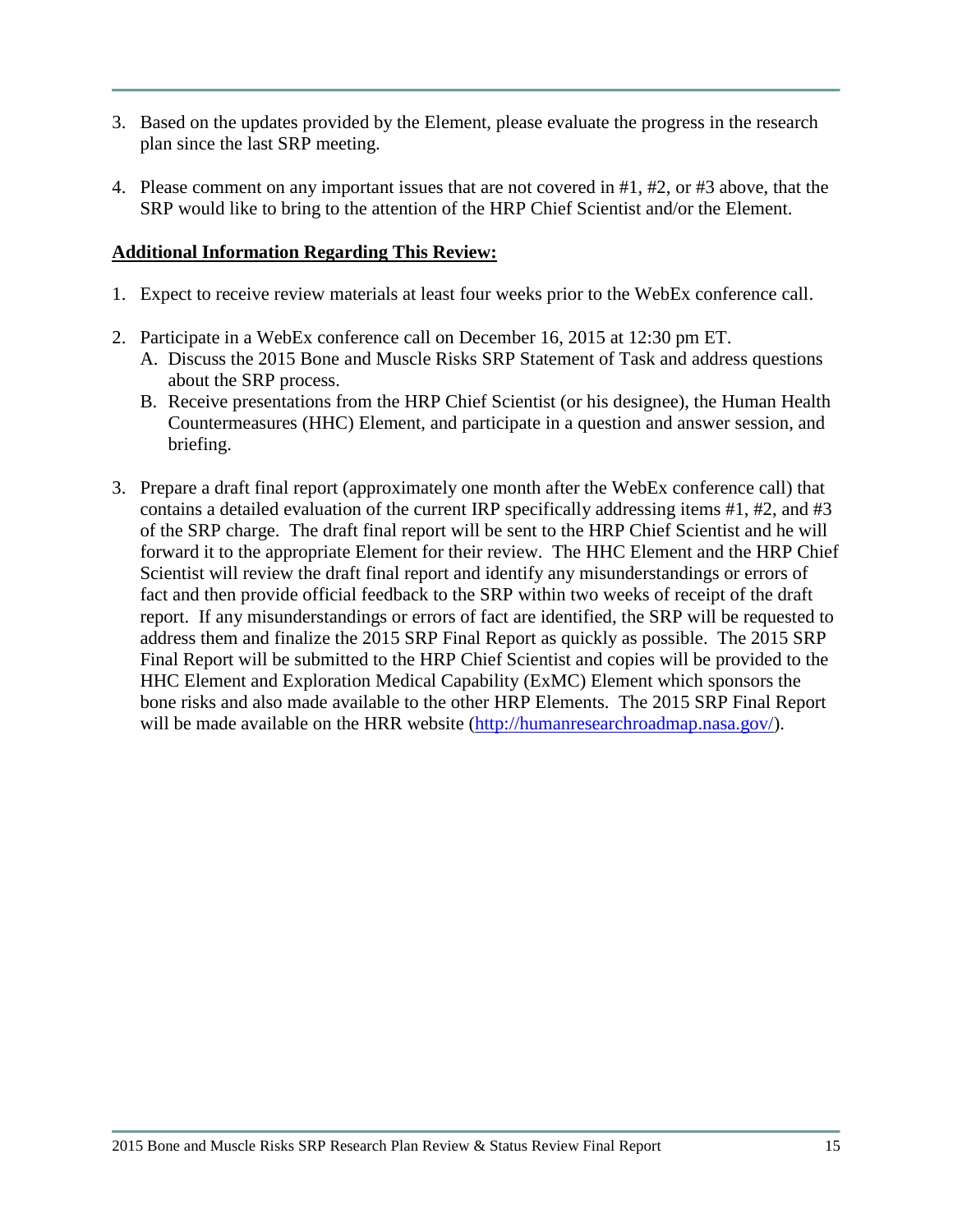# **IX. 2015 Bone and Muscle Risks SRP Status Review: Statement of Task for the Risk of Reduced Physical Performance Capabilities Due to Reduced Aerobic Capacity and the Risk of Impaired Performance Due to Reduced Muscle Mass, Strength & Endurance**

The 2015 Bone and Muscle Risks Standing Review Panel (SRP) will participate in a Status Review that will occur via a WebEx/teleconference with the Human Research Program (HRP) Chief Scientist (or designee) and members of the Human Health Countermeasures (HHC) Element. The purpose of this review is for the SRP to:

- 1. Receive an update by the HRP Chief Scientist (or designee) on the status of NASA's current and future exploration plans and the impact these will have on the HRP.
- 2. Receive an update on any changes within the HRP since the 2014 SRP meeting.
- 3. Receive an update by the Element or Project Scientist(s) since the 2014 SRP meeting.
- 4. Participate in a discussion with the HRP Chief Scientist (or designee) and the Element regarding possible topics to be addressed at the next SRP meeting

The 2015 Bone and Muscle Risks SRP will produce a report/comments from this status review within 30 days of the 2015 update. These comments will be submitted to the HRP Chief Scientist and copies will be provided to the HHC Element that sponsors the muscle discipline and also made available to the other HRP Elements. The 2015 SRP Final Report will be made available on the Human Research Roadmap public website [\(http://humanresearchroadmap.nasa.gov/\)](http://humanresearchroadmap.nasa.gov/).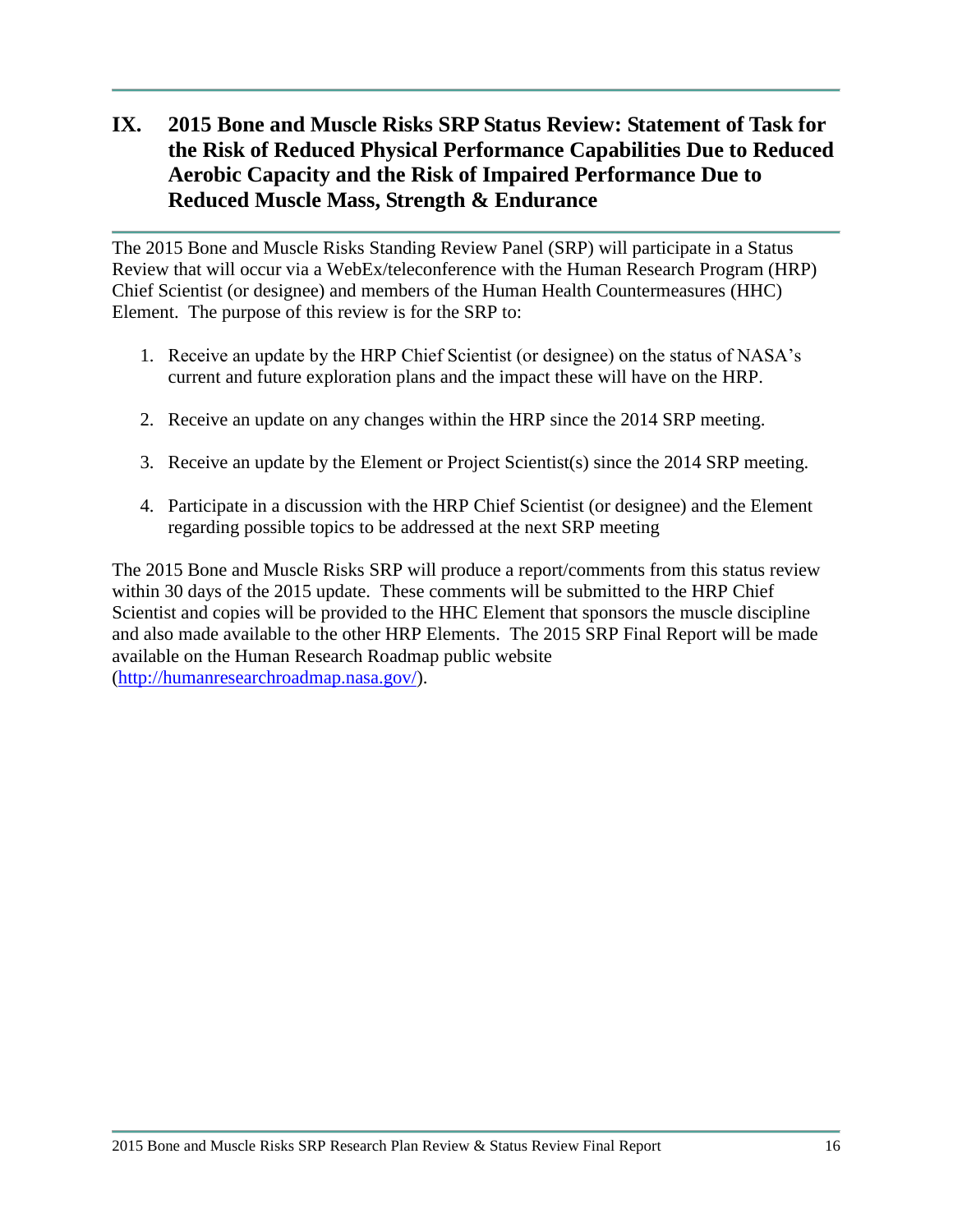# **X. Bone and Muscle Risk SRP Evidence Review WebEx/Teleconference Participants**

#### **SRP Members:**

Julie Glowacki, Ph.D. (co-Chair) – Brigham and Women's Hospital Robert Gregor, Ph.D. (co-Chair) – University of Southern California Diane Cullen, Ph.D. – Creighton University Almond Drake, M.D. – ECU Brody School of Medicine Roger Enoka, Ph.D. – University of Colorado Edward Hanley, M.D. – Carolinas Medical Center Peter Raven, Ph.D. – University of North Texas Health Sciences Center at Fort Worth D. Rick Sumner, Ph.D. – Rush Medical College

#### **NASA Johnson Space Center (JSC):**

Erik Antonsen, M.D. Yael Barr, Ph.D. Jennifer Fogarty, Ph.D. Kerry George Andrea Hanson Beth Lewendowski Linda Loerch Kerry McGuire Patty Meyer Carol Mullenax, Ph.D. Peter Norsk, M.D. Michele Perchonok, Ph.D. Stephanne Ploeger Jeff Ryder, Ph.D. Mark Shelhamer, Sc.D. Jean Sibonga, Ph.D. Scott Smith, Ph.D. Jennifer Villareal, Ph.D.

# **NASA Headquarters (HQ):**

Bruce Hather, Ph.D.

# **NASA Space Biomedical Research Institute (NSBRI)**

Tracy Johnson, Ph.D.

#### **NASA Research and Education Support Services (NRESS):** Tiffin Ross-Shepard